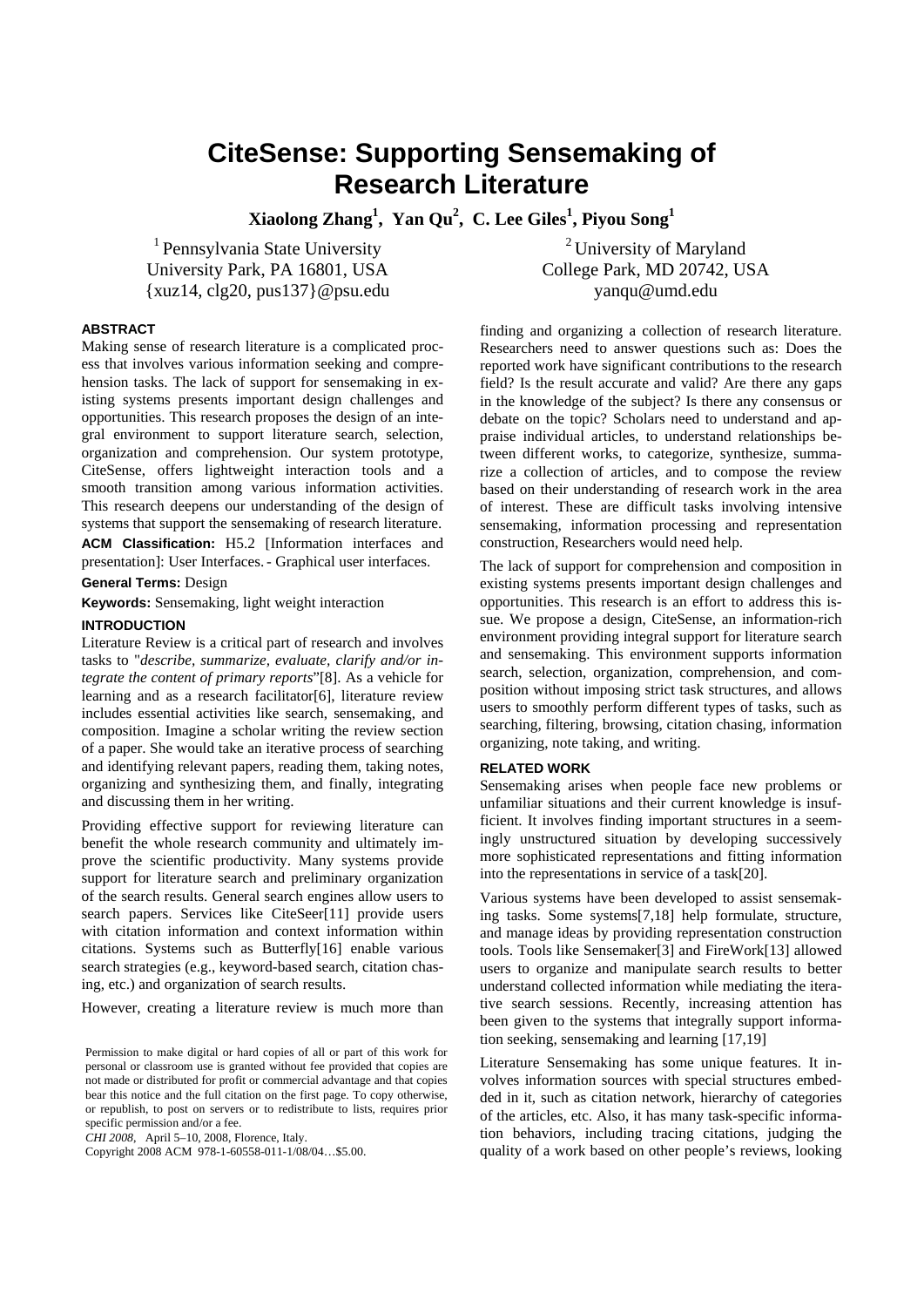for inadequacy in existing work, etc. Some efforts have been made to help such tasks, including Citation and Co-Author Network[15], Cat-a-Cone[12], BiolioViz[21], Butterfly[16], and so on. However, design efforts to explore integral support for seeking and sensemaking of research literature have rarely been seen since the Butterfly system.

## **UI DESIGN FOR LITERATURE SENSEMAKING**

Our research developed some core tasks related to information seeking and sensemaking in research literature review by drawing on existing research on seeking, organizing, and making sense of information [9,4,2,10,16,19]. When a researcher tries to find, understand, and review literature in an unfamiliar area, she often conducts query-based search, traces references and citers of papers, or browses structures provided by information repositories (e.g., the ACM category). She reads the abstract, content, or citers' comments, and selects papers of interests. She takes notes on papers, categorizes or groups papers, and then composes the review based on collection and personal notes. This scenario suggests key tasks to be supported:

## *Seek*

*Search Literature Based on Keywords* Keyword-based search is a required component in a sense-making process. People rely on powerful search capabilities to locate a set of papers with desired keywords.

*Search, Browse, and Navigate Using Structures in the Data*  Literature resources often have *additional* structural information available. Structures could be classification system (e.g. the ACM classification), or citation relationships among articles.

# *Appraise, Comprehend and Compose*

*Appraise Collected Papers* Initial examination on descriptive data, content analysis and comments from citers helps to evaluate the relevance and quality of a paper.

*Organize Collected Information* Organization of collected papers could help users understand the overview of and the relationships among different papers.

*Take Notes and Compose Literature Review* Note taking is often necessary to keep record of the important thoughts on a paper, or on relationships among different papers. Literature review is composed by consulting the notes and through the organization of information.

#### *Task Management*

*Switch between Different Sub-tasks* Seeking and comprehending literature involves various closely intertwined sub-tasks. Smoothly switching between sub-tasks is needed so that researchers will not be distracted by multiple operation steps or heavy cognitive loads.

*Export Sensemaking Results* A user can save the results of a sensemaking process – either a structured bibliographic list or a draft of literature review, and use them in other tasks or for other purposes.

# **THE CITESENSE SYSTEM**

Based on the analysis above, we developed a prototype system, CiteSense, to support sensemaking of research literature. Figure 1 shows the view of its user interface. The interface has three basic components: a query space (Panel A), a working space (Panel B), and a large area (Panel C) to provide in-depth context for search results.

| <b>Scale Lis Research</b>                                                                                                                                                                                  | Execute / Automobile Mountain                                                                                                                                                                                                                               |                                                                                                                                                                                                                                                                                                                                                                                                                                                                                                                                                                                                                                      |
|------------------------------------------------------------------------------------------------------------------------------------------------------------------------------------------------------------|-------------------------------------------------------------------------------------------------------------------------------------------------------------------------------------------------------------------------------------------------------------|--------------------------------------------------------------------------------------------------------------------------------------------------------------------------------------------------------------------------------------------------------------------------------------------------------------------------------------------------------------------------------------------------------------------------------------------------------------------------------------------------------------------------------------------------------------------------------------------------------------------------------------|
| <b>Ronaldo for This Quanti 44 Pagests</b><br>تقاسما<br>Coupland Mobile de With Hansder, A Touth of Fulfillian<br>Audeuts for it Haltman Lace T. Ros. Juratur L.<br>rather, Science & Boleson, Jersey Holen | <b>Excused Arizin</b><br>Critical Experts Desert Fog. Adic to Maldersk Prefering<br><b>Number on Thingson, Jul, S. W. 7 prices</b>                                                                                                                          |                                                                                                                                                                                                                                                                                                                                                                                                                                                                                                                                                                                                                                      |
| da in Malilionia Resignition<br>Combod Expert in Tennes N                                                                                                                                                  | <b>Ballymouth</b>                                                                                                                                                                                                                                           | <b>Clean</b>                                                                                                                                                                                                                                                                                                                                                                                                                                                                                                                                                                                                                         |
| Audience Systems at N<br>÷                                                                                                                                                                                 | <b>In the discussions can a decision</b>                                                                                                                                                                                                                    | 15 diese in new Street 11                                                                                                                                                                                                                                                                                                                                                                                                                                                                                                                                                                                                            |
| Market A Madelmark & Court<br>Authorize Germany<br><b>PADres &amp; Zasmakie Crapte of Geninged for Exploring</b>                                                                                           | Ful-- A Enough Cracks of Interface by Capturing Abstracts<br><b>London Honor</b><br>Authority Robmon & R. Holly, J.D. Pitter,<br>Contract                                                                                                                   | <b>Central Alergy Composition of Virtualization Purchased</b><br>Authority 7. Aren Excess mixed Insures for dem-<br><b>Castled</b><br>annually of suburb an effects quark. This large data space can<br>cause nangeliens @fourism however. Brough area of culture                                                                                                                                                                                                                                                                                                                                                                    |
| Algement have been Pleman.<br>Audaca) Entered Automo Jane II mile, Caricas.<br>construct Moore, Starre Marine, George Furnal                                                                               | Down his rat mins to many startings and committee but to<br>stream and paintings at residences, selects. Those was subjected<br>about returnation can could be highers located of details of<br>PROVIDING THE SHEETS FABILITY CARDINAL ST. AU SIZENIST WITH | attack counsel rote the view, and has of strait when historical out<br>of the class. Precent man acts from them determined the<br>addressed of the ad franchiser and collected. In the situation and collect<br>and the battery which Plan Doors is stored account the strike by<br>training and the stout management when you and a support to a root                                                                                                                                                                                                                                                                               |
| Coastian Deader Visually show of Tow seators, Daw Automotive<br><b>There</b><br>Audian advect being. Butchild college and complete<br><b>Shortengton</b>                                                   | Chang Jackson Tel Ed.<br>Auducks Doods, S. (1980)                                                                                                                                                                                                           | hart implies, selection for an institute opinions arounded the plotter for<br>searched change his coup magnification within a coup Thurs has<br>considered at 1                                                                                                                                                                                                                                                                                                                                                                                                                                                                      |
| Two control opposed to the common design of graphs<br><b><i><u>A COMMERCIAL COMMERCIAL</u></i></b><br><b>Business</b>                                                                                      | Castrone<br>Asserting that the layout is not random, we around traditional<br>thatte and on turbinous (1), comp for turbine to the determa-<br>Industrial state to the disturbance budde                                                                    | Englanding 183 Nortganisms Combining Torrell complete Fining with<br>Cultures (MEL)<br>Authority Creeker & Tak Service & Subschool Mary                                                                                                                                                                                                                                                                                                                                                                                                                                                                                              |
| a Sales a bonda toda di Antonio Estonia<br><b>House brates Boxes</b><br>$\overline{a}$<br><b>Stationary</b>                                                                                                | <b>Effective View Reciprodes</b><br><b>National Femal G di IT&amp;TS</b><br>Continued<br>The committee pand & Children and the Landmastong restore.<br>was mainly at public of pupiling cars can be used<br><b>Name of Col</b>                              | <b><i><u>Independent</u></i></b><br><b>Comment</b><br>who must actually a paraficially surface to  or than the annual file, markets<br>Last World Antique RA No. Acciding magica of considers the<br>Brown cars, deputy the class of the acces. Miscondact countries on<br>decreased with as Follows Views 213 FormerDox Wall P.B. Box<br><b>Department Land CCT and Channel From TIB and hardfully makes.</b><br>Those techniques are semployed discounting and stace.<br>a building and completely to part out them when the interest and you trapp. Must<br>analysis community. Who have a minimum start to expect to prove them. |
| 1 Inspectible car five faces: a lack of homes<br>$\sim$<br><b>STAR</b>                                                                                                                                     | <b>Service &amp; she Deservance: Tradementing Motion air Journalisms</b><br><b>Ballacan Force, G. W. Ballacan &amp; &amp; crook</b><br>Counsel                                                                                                              | these expects affects at 30 variation is no conset draugh.<br>deputated below. TA/22440910                                                                                                                                                                                                                                                                                                                                                                                                                                                                                                                                           |
| <b>Limited Avenue</b><br>$\overline{\phantom{a}}$<br><b>COMPANY</b><br>a financial form on their<br><b>Pro de Groupellon</b>                                                                               | Sean such dispose any inverse in plants.<br>artist districtly visible air determine                                                                                                                                                                         | Maritti - A Madane pla Estimat<br>Authority Force, A. M. Park Sterling<br><b>Campai</b><br>The continues of incidentals capacitizations that subset influences                                                                                                                                                                                                                                                                                                                                                                                                                                                                       |
| $\overline{\phantom{a}}$<br><b>Service</b>                                                                                                                                                                 | <b>Rooses The Count Multiple Tiernal Workspace in Robert Novel</b><br>Contraction to a Window Road, Conclusive Corp. Later Sect.<br>Authority Hendelson, D. A., Card, b. A. (1989).<br><b>Comment</b>                                                       | and the first papers was but he his middle book or by he best."<br>the line                                                                                                                                                                                                                                                                                                                                                                                                                                                                                                                                                          |
|                                                                                                                                                                                                            | <b>Rusham Face of a construction of the country of the anti-</b><br>No. Mary authorizing tools, built as the Monito artist prompt (S. 19)<br>and funation termine new years built draft-point provent<br><b>START TOP</b>                                   | Departure Triversity and Rubbleman for a Consultie Group<br><b>Browned</b><br>Authority Resorted Avenue<br>Castronic                                                                                                                                                                                                                                                                                                                                                                                                                                                                                                                 |

Figure 1: CiteSense User Interface

#### **Query Space**

Query space is where a sensemaking process starts. In this space, a user can directly type in a query and see search results. Descriptive information such as titles, authors, and abstracts of papers are shown in the results. New queries can be conducted on existing search results to get a smaller set of papers of interests.

Queries are organized as a tree structure so that the user can easily move between larger yet coarser search results and smaller but finer returns. Queries and results are visualized as an indented text structures to help the user navigate through the tree.

#### **Context Space**

The contextual space provides two kinds of contextual information of a paper of interest: citer/reference contexts and knowledge structures contexts.

## *Reference/Citer Context*

Figure 2 shows a view on the reference/citation context information. On the top is a panel to display the paper of interest (Panel 1). Two panels below it are a reference panel (Panel 2) and a citer panel (Panel 3), showing the references and citations of the paper of interest respectively.



Figure 2: Contextual Space.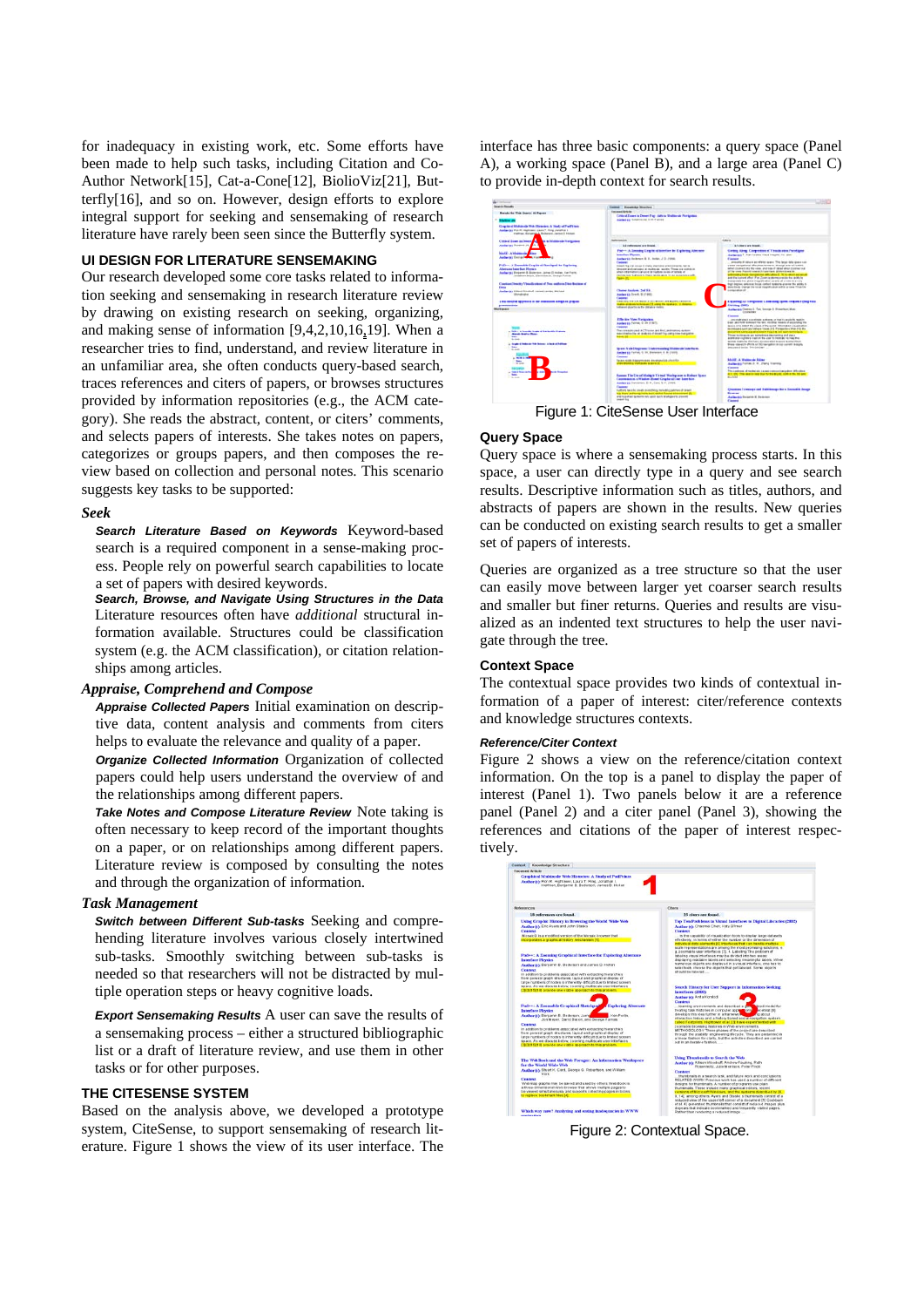In addition to such information as title and authors of papers, the reference and citer panels also provide more indepth information about how a reference was commented and analyzed by the paper of interest and how a citer commented and analyzed the paper of interest. Such information is highlighted for quick browse. The user can further trace a reference or a citer by clicking it. Expanding the scope of sensemaking is made easy.

#### *Knowledge Structure Context*

The contextual space can be switched to display knowledge structure. Figure 3 shows a view of a knowledge structure, a section of the ACM category tree, in the context area.

The ACM classification is chosen because it is authoritative in defining domain knowledge, created by experts, and accepted by users. Such structures are called categorical structures in information retrieval[14] and definitional structures in epistemology[1]. It is important to help people see how knowledge is organized in such formal structures and understand the difference between a formal structure and the structures they have in mind when interacting with the world and information[1,14].



Figure 3: A Knowledge Structure in Context Area

The knowledge structure has three roles here. First, it helps the user to understand which categories a paper belongs to. Moving the cursor to a paper in the query space will highlight its ACM categories. Such structural information could help sensemaking processes by suggesting relevant areas to explore. The second role of the structure is to help the exploration of knowledge structures. Moving the cursor over a category in the structure, all relevant papers in the query space are highlighted. This allows the user to better understand the structural relationship among papers. The third role is to help people create filters. The user can drag and drop a structural node to the query space and get a filter automatically created in the query space. This approach could further simplify sensemaking processes by combining general search and domain-specific structure browsing.

## **Working Space**

In the working space, a researcher can use lightweight operations to organize collected information, make sense of them, take notes, and draft a review.

#### *Drag and Drop Papers into the Working Space*

Any paper in the query space, the reference panel, or the citer panel can be transported into the working space by drag and drop. This direct manipulation simplifies the process to build personal paper collections.

## *Creating and Manipulating Collection Structures*

Putting information artifacts of interest into a structure is important to sensemaking. In the early stage of sensemaking, when a user does not have a clear idea for structure, she can choose to lay the items in different areas in the working space as informal clusters. Later, she has a better understanding of the structure in a collection, and creates hierarchical sections to hold individual papers.

# *Drafting Personal Notes on Papers*

A user can draft personal notes on collected papers (Figure 4). Each paper in the collection has a note field, which allows users to add annotations. All personal notes are highlighted so that the user can easily see which papers have been annotated and which ones have not. Moreover, a user can write a note on multiple papers and use this type of notes to organize papers. Such notes could be about relationships between different papers or be a summary of them. These different kinds of notes can potentially grow into a comprehensive literature review.



Figure 4: Personal Collection and Notes

#### *Exporting Personal Collection*

All information in the working area can be exported. Due to high cognitive costs of sensemaking processes, a user often wants to save the final results for future use. Our system allows saving personal collections and notes in various formats (e.g., simple text, EndNotes, and XML).

Our CiteSense prototype is a Java application built with the Piccolo toolkit[5]. Paper data is from the CiteSeer database.

#### **PRELIMINARY EVALUATION**

Three faculty members and four graduate students contributed their time to the evaluation of the CiteSense prototype.

All people gave positive comments on the system. In general, they like CiteSense and want it in their work. The integral environment is welcomed because it allows them to focus on finding, understanding, and collecting literature in one place, rather than switching between different appli